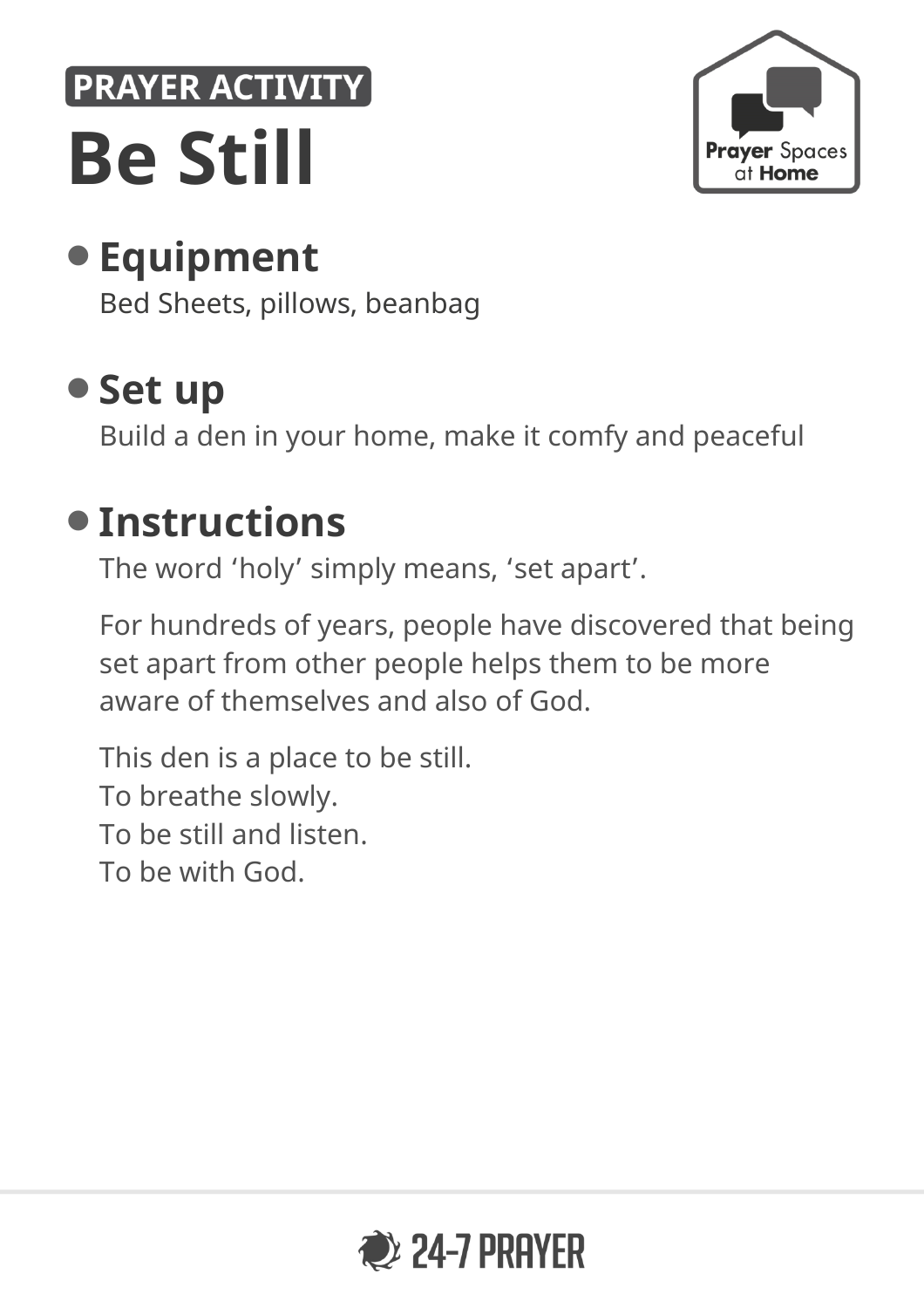# PRAYER ACTIVITY **Calm Jar**



# • **Equipment**

Jar (a thick jam jar with a good lid), water, glitter, glycerine, food colouring

## • **Set up**

Mix the ingredients together to create a calming jar of glitter. Do this before the activity.

# • **Instructions**

What are the things on your mind at the moment? Pick up the jar and shake it. Watch the glitter swirl around and settle at the bottom.

Imagine the things on your mind slowly settling down.

Psalm 46:10 *'Be still and know that I am God'.*

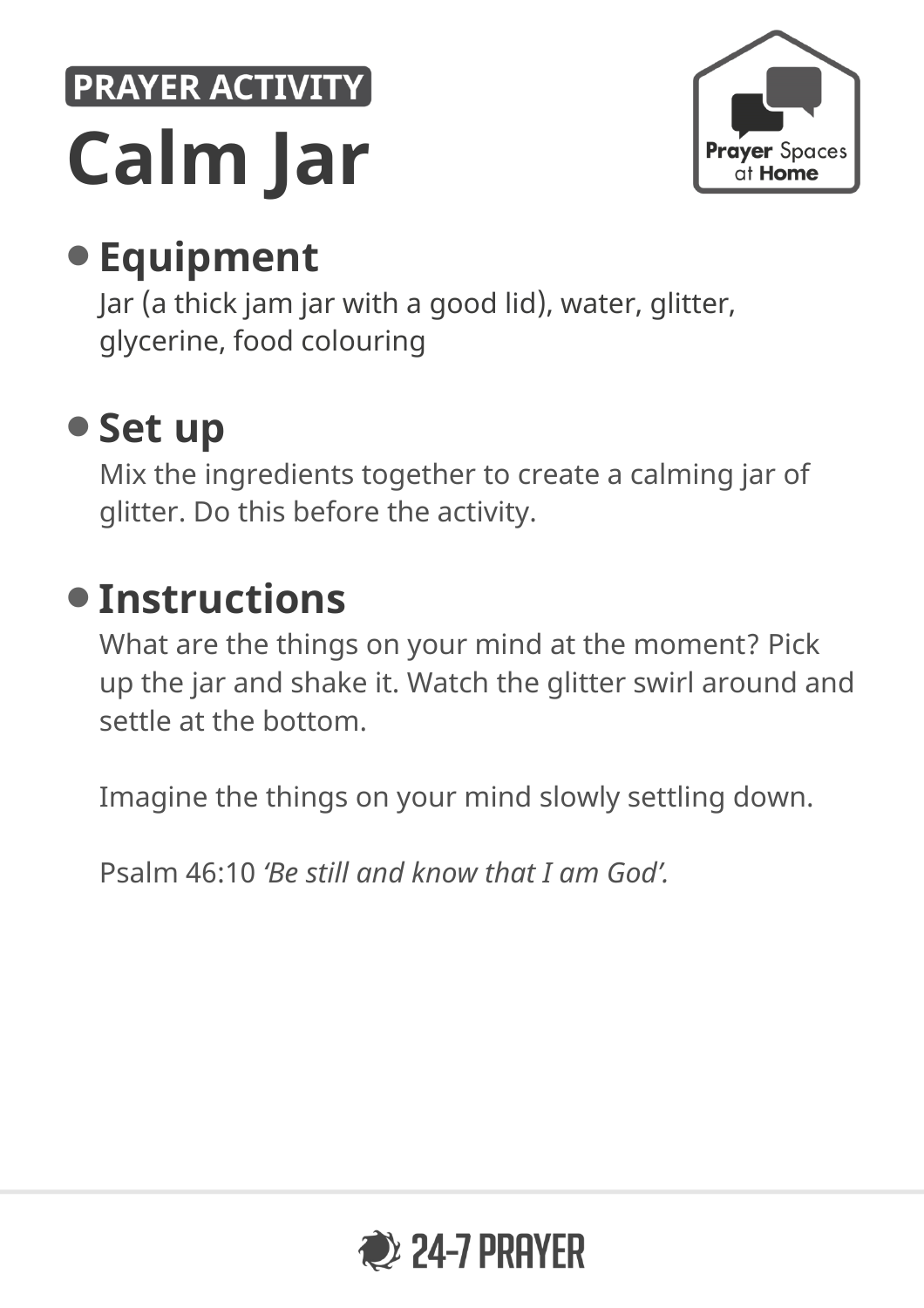# **PRAYER ACTIVITY Fizzy Forgiveness**



# • **Equipment**

Clear jug, jar or large bowl, water, Vitamin C tablets (or a spoon of sugar)

## • **Set up**

Fill your jug, jar or large bowl with water.

#### • **Instructions**

Sometimes we feel hurt by the things other people say or do to us.

Holding onto those hurts can make us feel sad, or angry. Forgiveness is about letting go.

Take a piece of tablet (or spoon of sugar) and think about your hurt feelings. When you feel ready, drop it into the water. As it dissolves imagine forgiving the person who has upset you and the hurt disappearing.

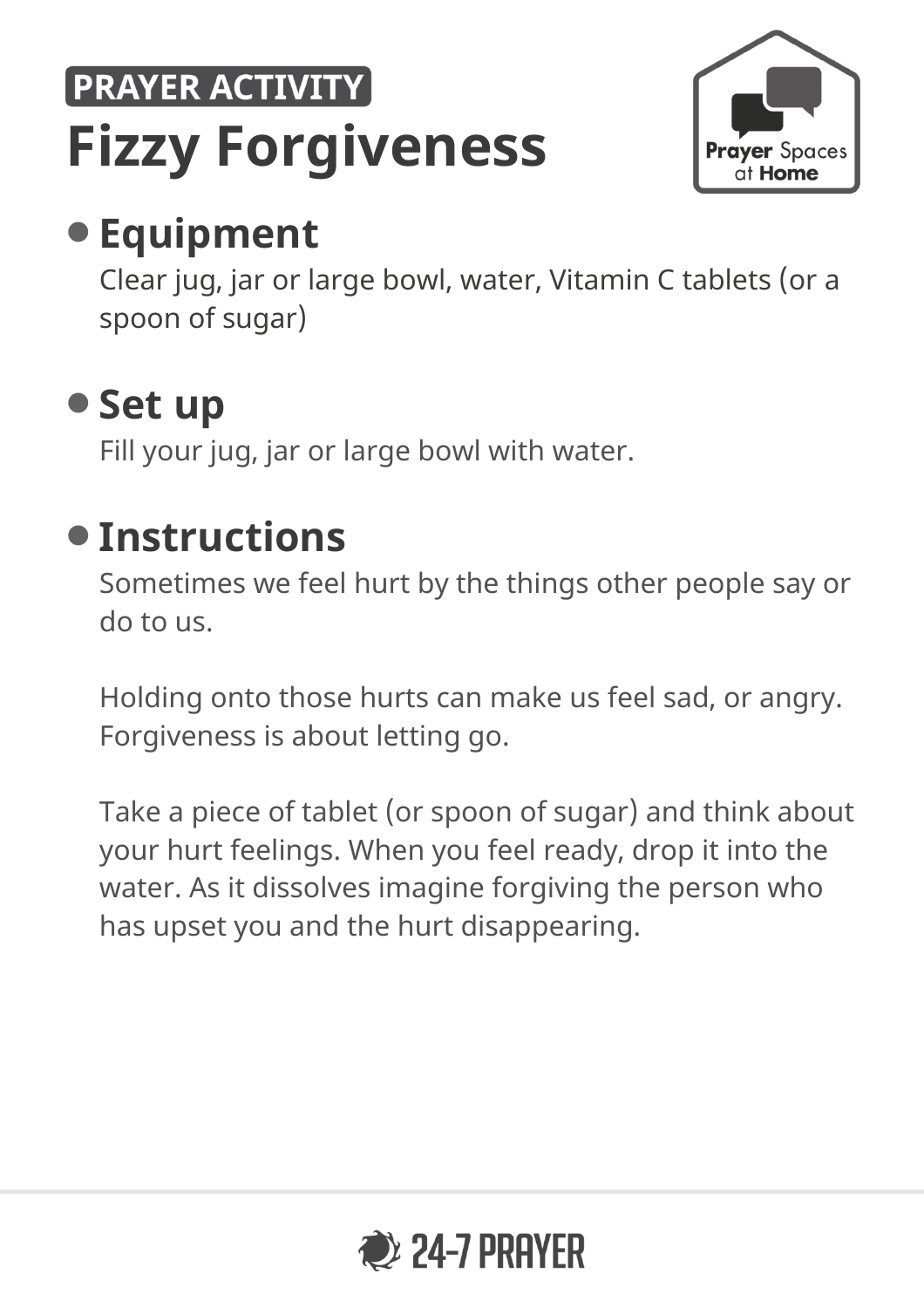# **PRAYER ACTIVITY Pray for the World**



# • **Equipment**

A map or globe, stickers or Post-it notes (heart shaped if you've got them)

# • **Set up**

You can do this at a table or on the floor

## • **Instructions**

Look at the map or globe. Who do you know who lives in a different place or community?

Can you find a place or country that you have heard about on the news recently? Which country would you like to pray for today?

Place a sticker or a Post-it onto the globe or map and pray for God's peace and healing.

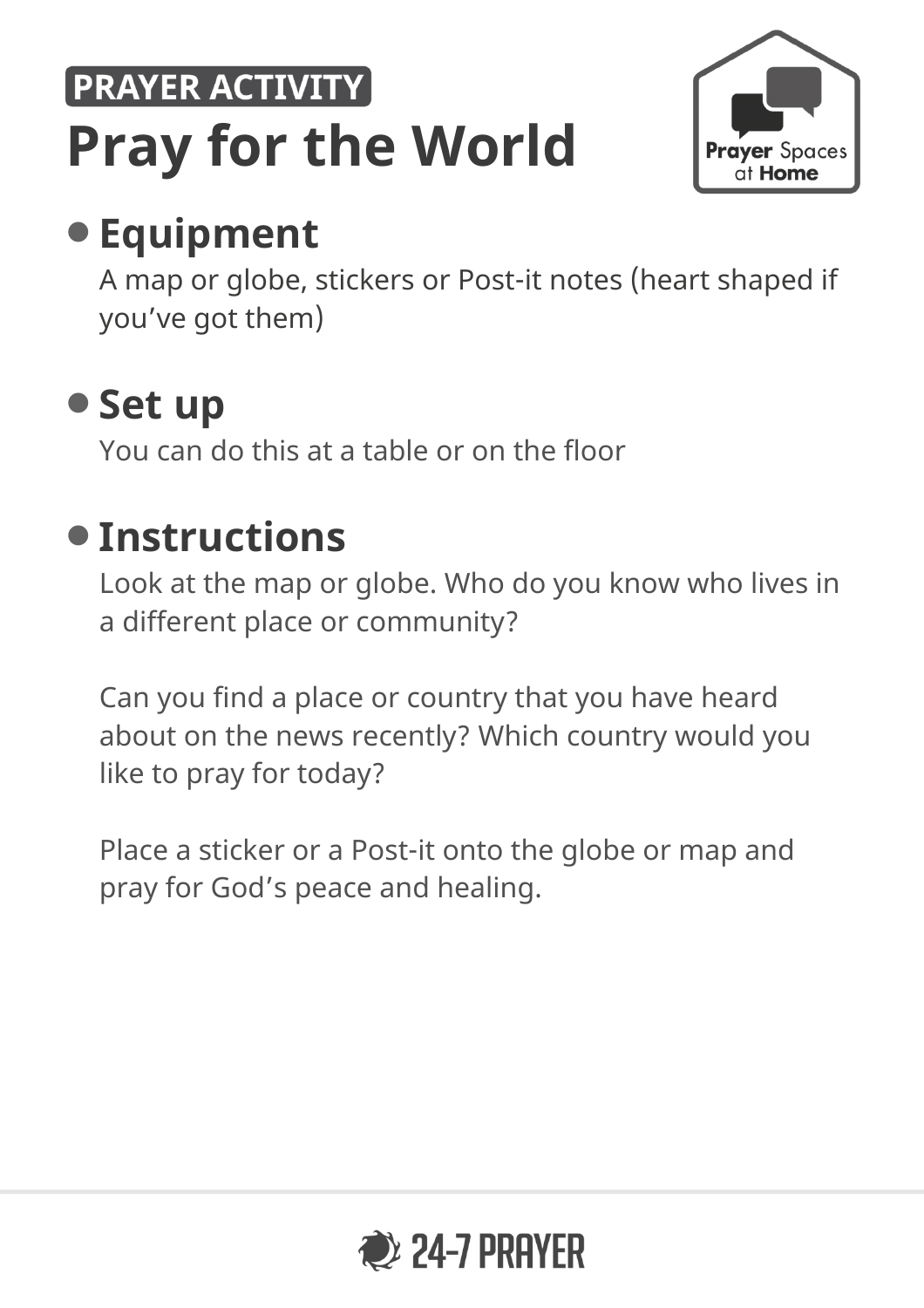# PRAYER ACTIVITY **Big Questions**



# • **Equipment**

Cardboard, string or clothes horse, pens, pegs

#### • **Set up**

Find somewhere to hang your Big Questions

#### • **Instructions**

Imagine God is sitting in the room with you.

Think for a moment. If you could ask God one question right now, what would it be?

Write your Big Question onto the cardboard and peg it up.

If you want to you can talk with others in your house about your Big Questions.